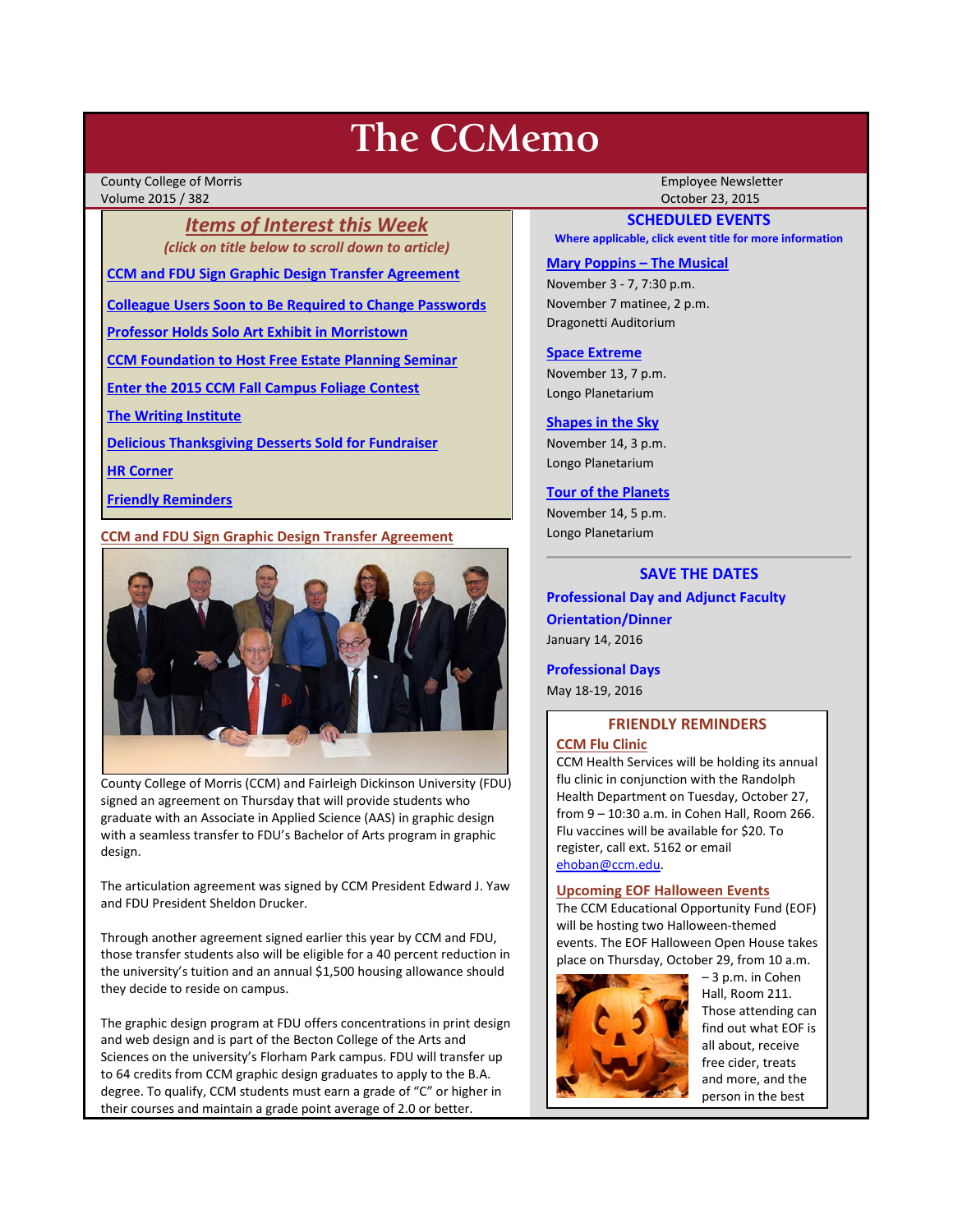The agreement signed earlier this year established the CCM-FDU Scholars program to provide CCM graduates with a more affordable pathway for earning their bachelor's degree. Read more at [http://tinyurl.com/pkljymt.](http://tinyurl.com/pkljymt)

## <span id="page-1-0"></span>**Colleague Users Soon to Be Required to Change Passwords**

Now that you are using your network username and password to log into Colleague, to help ensure security of the Colleague database all users soon will be required to change their network password every six months. The Colleague database contains sensitive information which requires a high level of protection, including regular password changes.

All passwords will need to be at least eight characters long and should – at a minimum – contain a combination of the following:

- Upper and lowercase letters
- At least one number
- Special characters such as punctuation for extra protection

A good choice for a strong password is a phrase that is meaningful to you, such as, "I enjoy changing my password every 6 months."

You will be notified in advance when passwords need to be changed and will be prompted to change your password when you log into CCM's network or the web interface for email. Changing your password through one of these prompts will change your password for all systems: Colleague, Blackboard, WebAdvisor, email, the wireless network and the library databases.

# <span id="page-1-1"></span>**Professor Holds Solo Art Exhibit in Morristown**

Todd L. W. Doney, assistant professor of visual arts at CCM, will have an exhibition of his recent artwork on display in the Starlight Gallery at the Mayo Performing Arts Center in Morristown.



The exhibition opens November 11 and runs through January 6. Gallery hours are two hours before each performance and by appointment

Doney's artwork features vividly colored landscapes that reflect the beauty and variety of nature found in his own backyard—the Great Swamp National Wildlife Refuge. A Neo-Impressionistic

and Neo-Romantic artist, he draws his inspiration from both classic and modern landscape artists. Read more at [http://tinyurl.com/phoa49g.](http://tinyurl.com/phoa49g)

## <span id="page-1-2"></span>**CCM Foundation to Host Free Estate Planning Seminar**

In recent years, it has become increasingly more important for individuals to legally ensure their families are able to hold onto the assets they have spent a lifetime accumulating.

"Estate planning is about more than just saving taxes," says John Beyel, Esq., a partner with McElroy, Deutsch, Mulvaney & Carpenter, LLP of

costume will receive a prize. The EOF Student Alliance is also holding its 12th annual Halloween UNICEF Drive through Friday, November 6. You can pick up a box anytime from Cohen Hall, Room 211, and return filled boxes by the deadline date. You may also pick up boxes the day of the open house at the alcove by the Cohen Café, where EOF members will exchange candy for your spare change.

# **CCM Student's Story of Survival**

The story of holocaust survivor Eric Katzenstein, a former student at CCM, will be told on Thursday, November 5, at 12:30 p.m. in the Student Community Center, Davidson Rooms A and B. The program consists of a short film and a question and answer period with director Philippe Dumoulin.

# **Visual Arts Transfer Fair November 5**

CCM Transfer Services will be hosting a Visual Arts Transfer Information Fair on Thursday, November 5, from  $10:30$  a.m.  $-1$  p.m. in the Learning Resource Center, Multipurpose Room. Students will learn about their program options, the transfer admission process and meet campus representatives from Visual Arts Programs at local institutions. All Visual Arts faculty and students are encouraged to attend.

# **Faculty Development Grant Applications Due November 2**

Applications are now being accepted for the Louise and Samuel Olshan Endowment, which provides grants to faculty for professional development. The deadline is November 2. Awards range from \$50 to \$150 and defray the costs of memberships in professional organizations or attendance to professional organization meetings. Applications are open to full-time faculty. Adjunct faculty who have taught for at least 20 semesters are also eligible to apply. Department chairs and assistant chairs are not eligible. Application forms and grant eligibility rules can be found at [http://www.ccm.edu/cte/grants.aspx.](http://www.ccm.edu/cte/grants.aspx)  Applications should be submitted to Dr. Maureen Stivala in Henderson Hall, Room

# 210.

# **Library Book Group**

The CCM Library Book Group will be discussing short stories by Edgar Allan Poe on Wednesday, October 28, at 12:30 p.m. and all employees are welcome to attend. Those planning to participate should read at least three stories before the meeting. The text of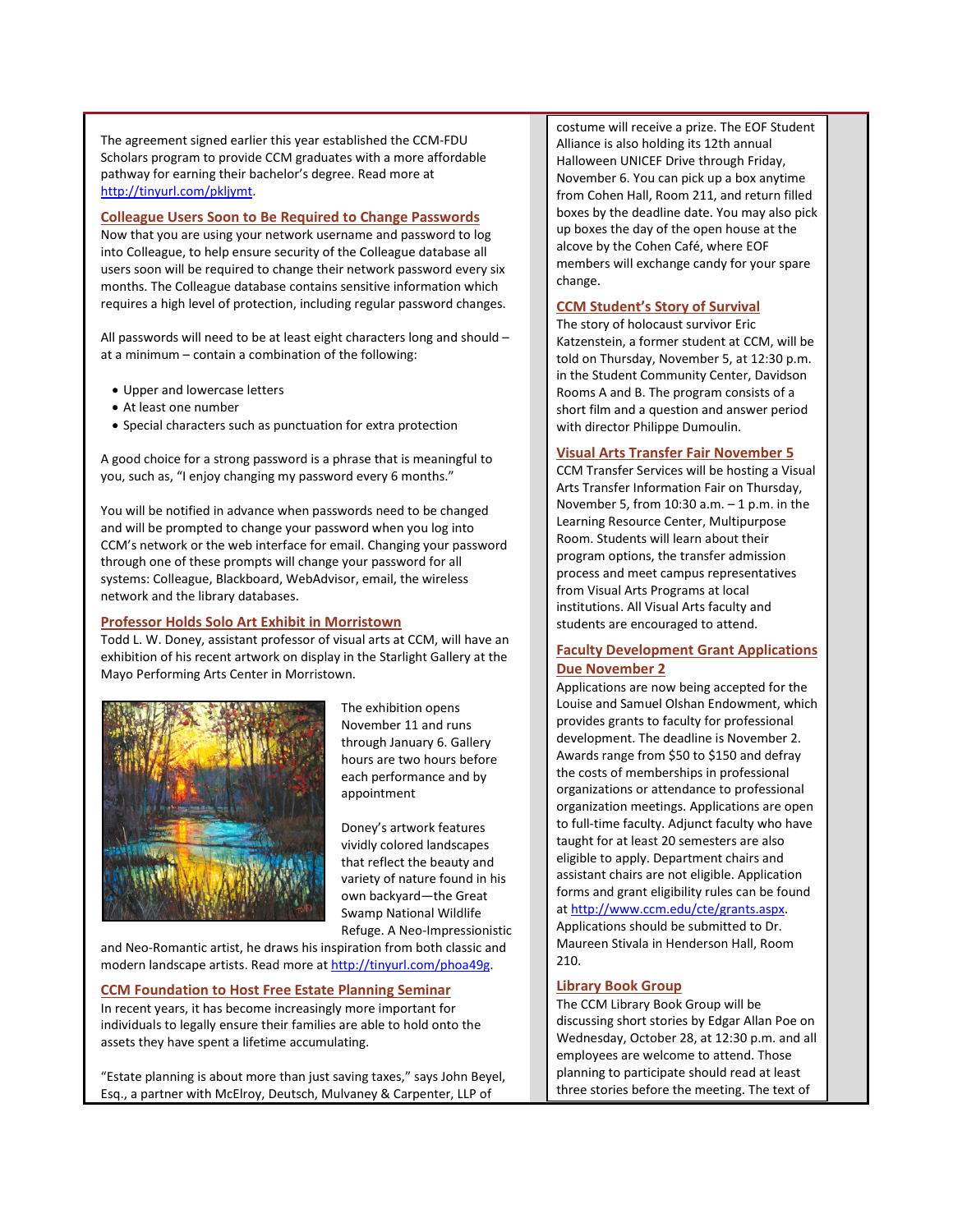Morristown and an expert in wills, trusts and estates. "In the absence of a valid will at the time of your death, your assets will be distributed as determined by the state, not by you."

To help make the process less intimidating and easier to understand, Beyel will host a seminar on the fundamentals of estate planning on Thursday, November 12, from  $7 - 8$  p.m. at CCM. The event will be held in the Student Community Center, Davidson Room B. Attendees should park in Lots 5 or 6.

The educational session, sponsored by the CCM Foundation, is free to the public but reservations must be made in advance by Thursday, November 5, by calling 973-328-5058 or emailin[g kolsen@ccm.edu.](mailto:kolsen@ccm.edu)  Read more a[t http://tinyurl.com/nhctsws.](http://tinyurl.com/nhctsws)

<span id="page-2-0"></span>**Enter the 2015 CCM Fall Campus Foliage Contest on Facebook**



you love taking photos and the beauty of CCM's campus in the fall, you could win some great prizes by entering the 2015 CCM Fall Campus Foliage Contest on Facebook.

From now through Friday, October 30, post a photo you have taken of campus during this fall season to the official CCM Facebook page's timeline. Starting Monday, November 2, all entrants' photos will appear in the contest's photo gallery for voting. From November 2 - November 8 at 11:59 p.m., Facebook users will be able to vote for their favorite photo by clicking "like" on the image. When voting ends at midnight, the photo that has the most likes will be the winner.

The person who shot the photo with the most likes during the voting period will win \$50 a Visa gift card. The person who shot the photo with the second most likes will receive a \$25 American Express gift card, and the person who shot the photo with the third most likes will win either a CCM CamelBak water bottle or a CCM travel mug. Full details and rules can be found at [http://tinyurl.com/ocfjvqa.](http://tinyurl.com/ocfjvqa)

the complete works of Poe may be found online at [http://tinyurl.com/qzdt769.](http://tinyurl.com/qzdt769) The library also has a few copies in print.

The club typically meets the last Wednesday of the month in the library conference room. Those with questions can contact ext. 5278.

Another discussion will take place on Wednesday, November 25, and will include three stories (including a turkey story – think Thanksgiving) and three essays on story telling by Mark Twain. Read "A Fable," "Hunting the Deceitful Turkey" and "The McWilliamses and the Burglar Alarm" at [http://tinyurl.com/ckrth86.](http://tinyurl.com/ckrth86) Read "How to Tell a Story" and other essays at [http://tinyurl.com/m7s3lr2.](http://tinyurl.com/m7s3lr2) 

#### **Fall Student Workshops**

The CCM Office of Counseling and Student Success is hosting multiple upcoming workshops that are designed to help students in a number of important areas. A full schedule of Fall Semester workshops can be found a[t http://tinyurl.com/nlbqlya.](http://tinyurl.com/nlbqlya) The following is a description of the next event.

#### **Vision Board**

**Tuesday, November 3, noon-2 p.m.; Student Community Center, Davidson Room B** This fun and creative workshop allows students to take time to think about life goals differently than they have before. Using free flow, magazines, colorful utensils and a relaxed space, students are invited to take a deeper look into what they envision or intend for themselves in their future. Participants will be given a blank board, scissors and glue, and access to magazines and utensils. Counselors and student leaders will be available for collaboration and guidance.

# **HR CORNER**

#### <span id="page-2-1"></span>**Open Enrollment Period**

Plan year 2016 open enrollment for full-time employees takes place now through November 2. An email was sent by the Human Resource Department with more information. During the open enrollment period, employees can make general changes such as adding or deleting dependents, changing coverage levels, or enrolling in a different medical or dental plan. All changes to coverage made during this period will be effective on January 1, 2016.